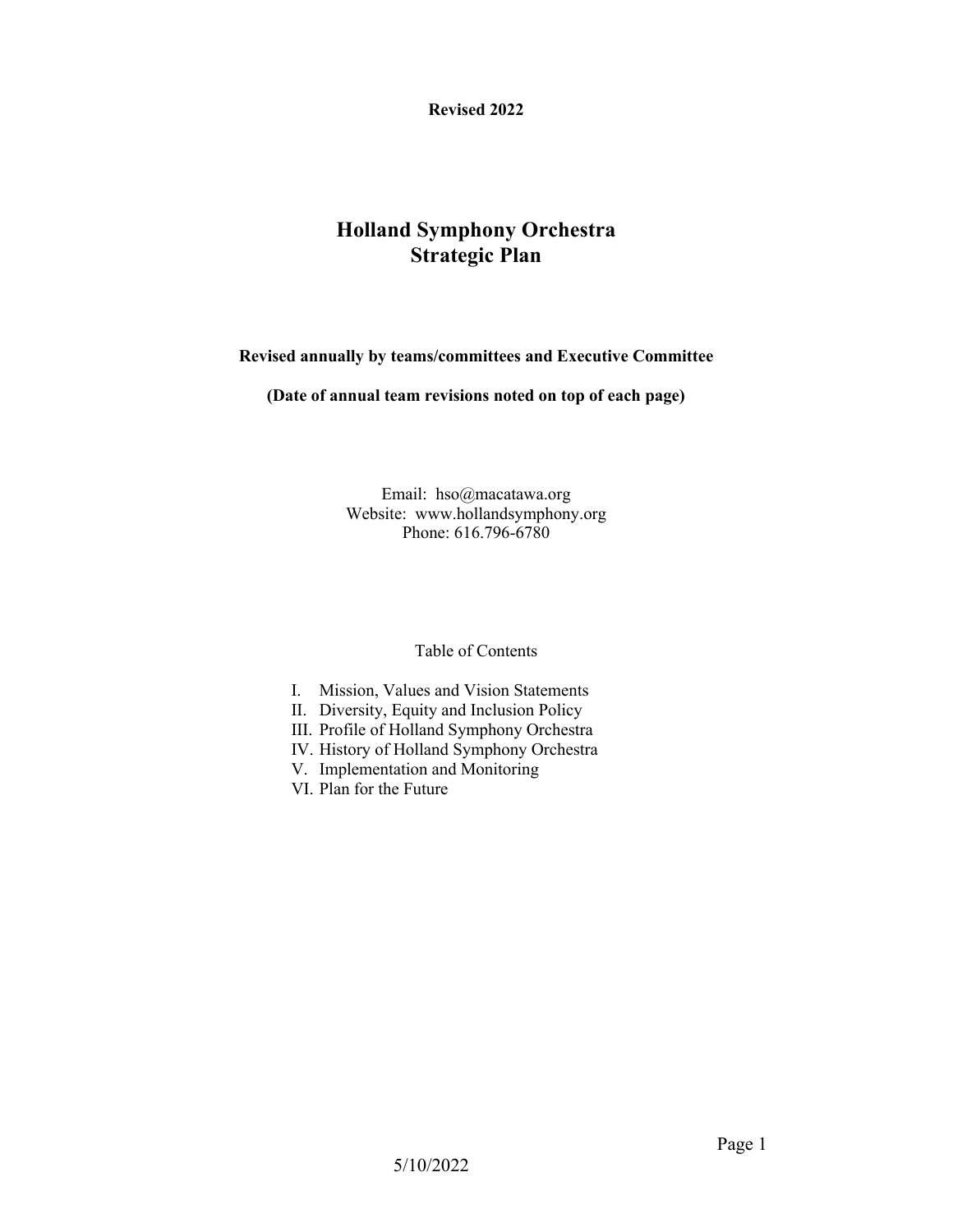### **I. Mission, Core Values, Vision Statement**

#### **Mission Statement**

The **Holland Symphony Orchestra** is committed to engaging people in music to enrich the cultural life of the community.

To that end, Holland Symphony Orchestra seeks to meet the following goals:

- Create varied, quality symphonic concerts to entertain and inspire
- Provide educational programs to promote a lifelong interest in music
- Encourage the musical education of area youth
- Expand community collaborations and respond to community needs
- Increase audience and patron participation
- Assure responsible stewardship of financial and human resources

### **Core Values**

- Commitment to our community
- Communication and collaborative environment
- Excellence and variety in symphonic music
- Opportunities for growth for musicians and organization
- An appreciation of music through education
- Diversity, equity and inclusion in our audience, programs and personnel
- Honesty, loyalty, integrity, sensitivity and trust
- Accountability
- Financial and corporate stability
- Remember our beginnings Orchestra began by musicians who played for the love of the art

#### **Vision Statement**

Holland Symphony Orchestra will be broadly recognized as an exceptional cultural institution throughout the State of Michigan, the West Michigan area and within our arts peer groups based on artistic quality, the size and growth of our audience, the success of our education programs and our fiscal strength and stability.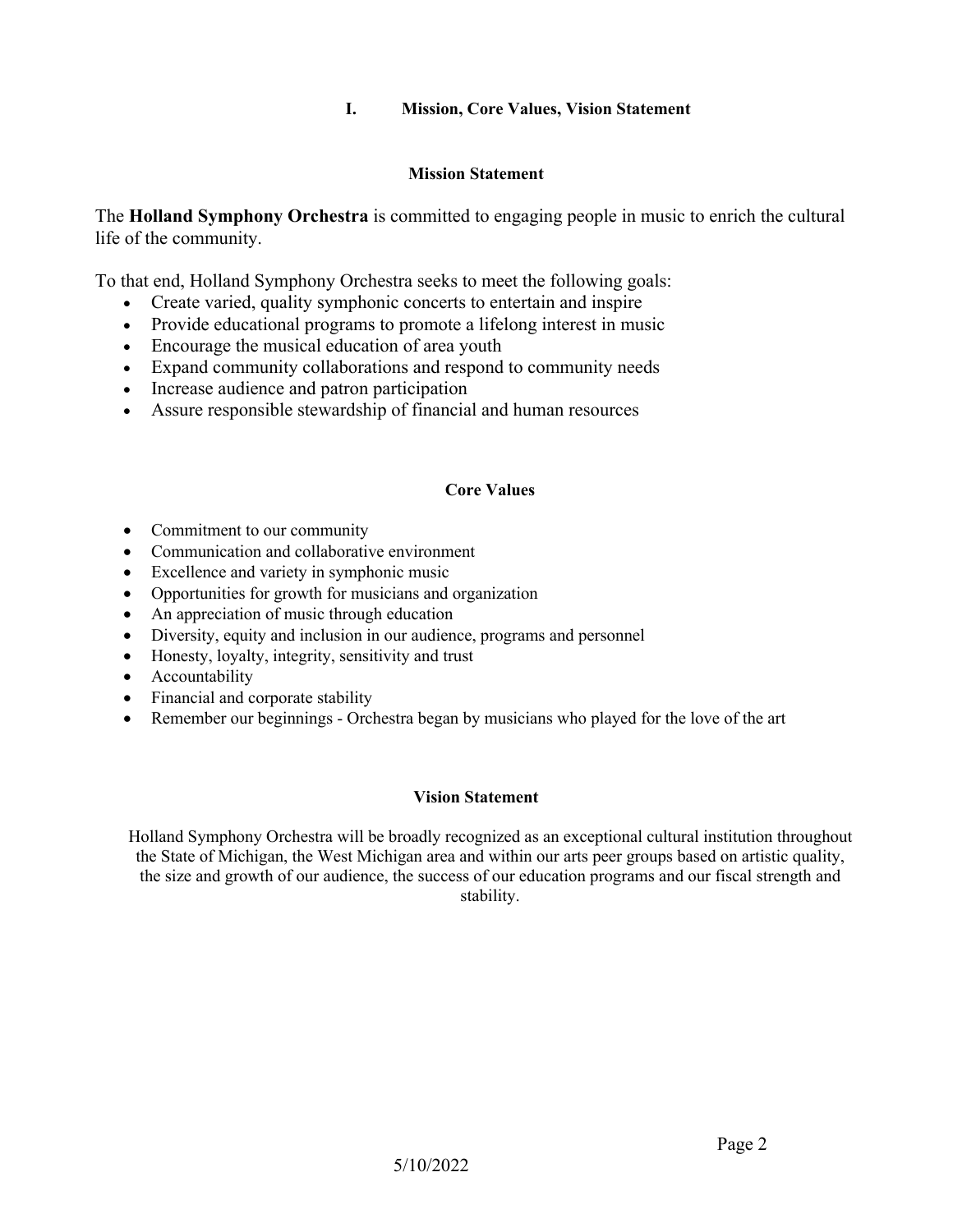### **II. Diversity, Equity and Inclusion Policy**

The Holland Symphony Orchestra seeks to foster equitable relationships and opportunities through the teaching and performance of music in our community. We recognize that music serves as a powerful force to unite all as we celebrate our diversity.

The Holland Symphony Orchestra:

- Seeks to provide an artistic product that is available to all members of the community we serve.
- Intentionally expands access to and cultivation of interest in orchestral music.
- Commits to these ideas across all organizational groups, to include: artists, staff, orchestra members, board of directors, volunteers, and audiences.

A successful organization best serves its constituency and area by striving to be open to everyone, to be representative of our community, and to nurture a safe and welcoming environment for our area and in all aspects of our work.

### **Non-Discrimination Policy**

Holland Symphony Orchestra is committed to equal opportunity for all persons and does not discriminate in employment, educational programs, or other activities on the basis of race, color, religion, national origin, age, sex, sexual orientation, gender identity, gender expression, marital status, disability, height, weight, pregnancy, genetic information, veteran status, and other protected characteristics in accordance with applicable federal, state, and local laws.

## **III. Profile of Holland Symphony Orchestra – 2022-2023**

**Who we are:** Dedicated volunteers, music enthusiasts and local musicians who carry out the mission of the Holland Symphony Orchestra.

**Symphony volunteers consist of:** Holland Symphony Orchestra Board of Directors – Maximum of up to 24 directors who serve on the following teams and committees:

Artistic Audit Board Development Diversity, Equity & Inclusion Executive Committee Finance and Management Marketing/Public Relations/Resource Development Education/Outreach League

### **The staff consists of one employee and the remainder contract staff:**

- President & CEO employee
- Music Director
- Cover Conductor
- 80 musicians
- Bookkeeper
- Ticket Manager/Program/Admin Asst.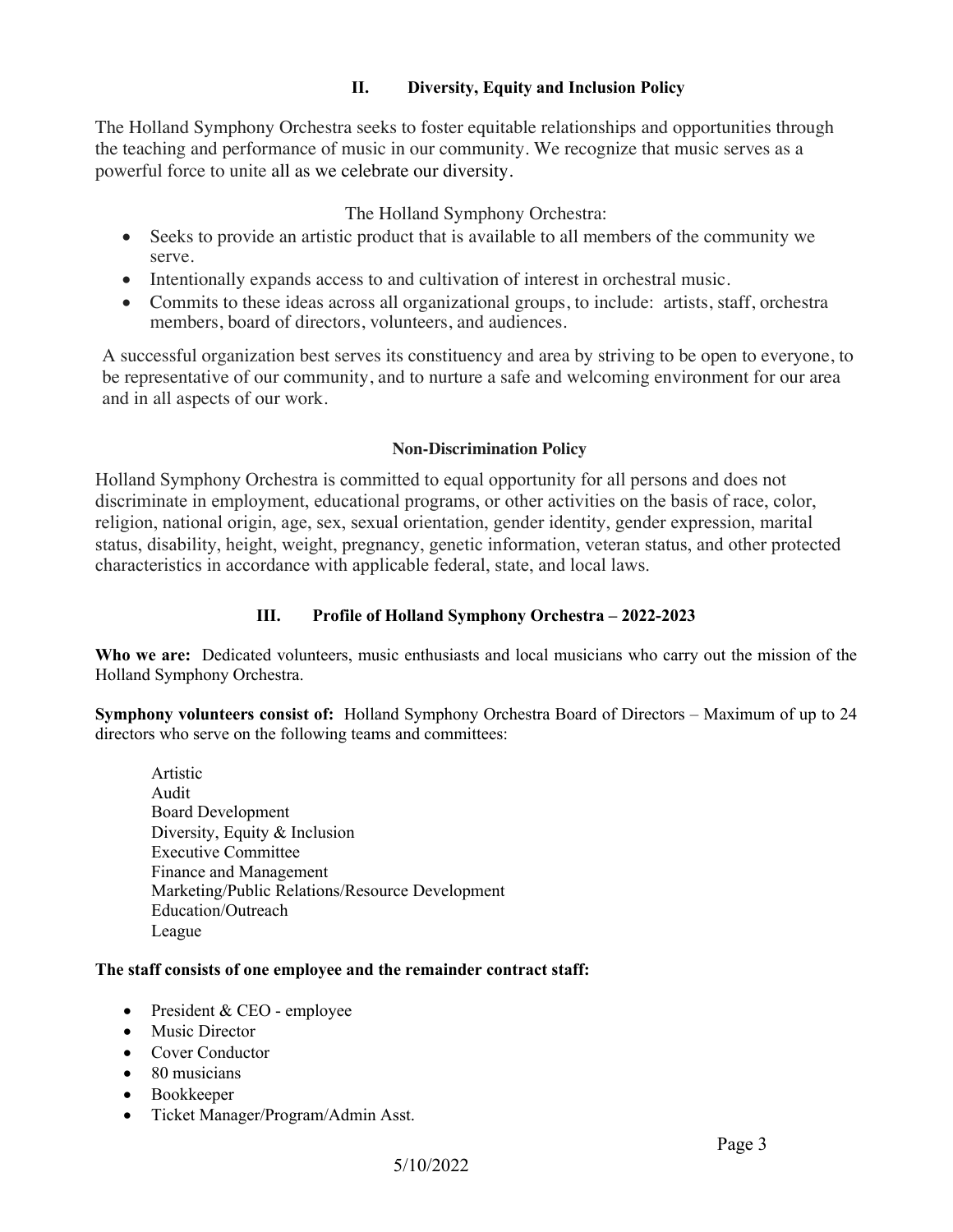- Graphics/Ad Development/Website/Social Media
- Operations/Personnel manager
- Librarian/concertmaster/program notes writer
- Social Media
- Youth Orchestra personnel: 2 conductors, general manager, assistant manager

### **Our financial support comes from:**

- subscribers
- advance single ticket buyers
- individual donors
- business and corporate donors
- Michigan Council for the Arts and Cultural Affairs
- National Endowment for the Arts
- Family Foundations
- City of Holland inkind
- Holland Charter Township
- Laketown Township
- Macatawa Area Coordinating Council
- Income generated by our endowment and investments
- Income generated from fund at the Community Foundation of the Holland/Zeeland Area

**What we do: Concert offerings** include a wide range of opportunities for the whole family:

- Three full orchestra classical subscription concerts
- Onstage with HSO replaces Chamber Orchestra Classics Up-Close Concert (Onstage seating for an upcharge.)
- Holiday Concerts
- Classics Discovery Concert featuring the winner of the Norbert Mueller Memorial Concerto Competition (high school concerto competition)
- Pops at the Pier, concert at Eldean Boat Shed in June
- Community Concert, free concert held in August in Kollen Park,
- Holland Symphony Youth Orchestra concerts
- Series of Kids Concerts developed in collaboration with Herrick Library

**Educational offerings**: HSO is dedicated to educational and therapeutic outreach programs for adults and children alike, not just as listeners, but also as participants. Currently HSO:

- Sponsors Holland Symphony Youth Orchestras: Holland Area Youth Orchestra, Holland Area Concert Strings, Holland Area Junior Strings
- Sponsors Holland Symphony Youth Orchestras Chamber Music Seminar
- Sponsors New Horizons String Orchestra
- Collaborative project with Herrick Library to create programming for children
- Hosts Music in Me
- Hosts an annual concerto competition for area high school musicians
- Hosts a concert oriented to the family
- Hosts educational workshops for all ages
- Offers pre-concert lectures at Freedom Village for residents and Pre-concert talks prior to four Classical Concerts at the Miller Center (During Covid, online website videos replacing live talks.)
- Refers musical ensembles for special events
- Refers orchestra members who wish to teach private lessons to students
- Offers presentations for musical enhancement and advocacy of orchestral music
- Series of children's concerts in collaboration with Herrick Library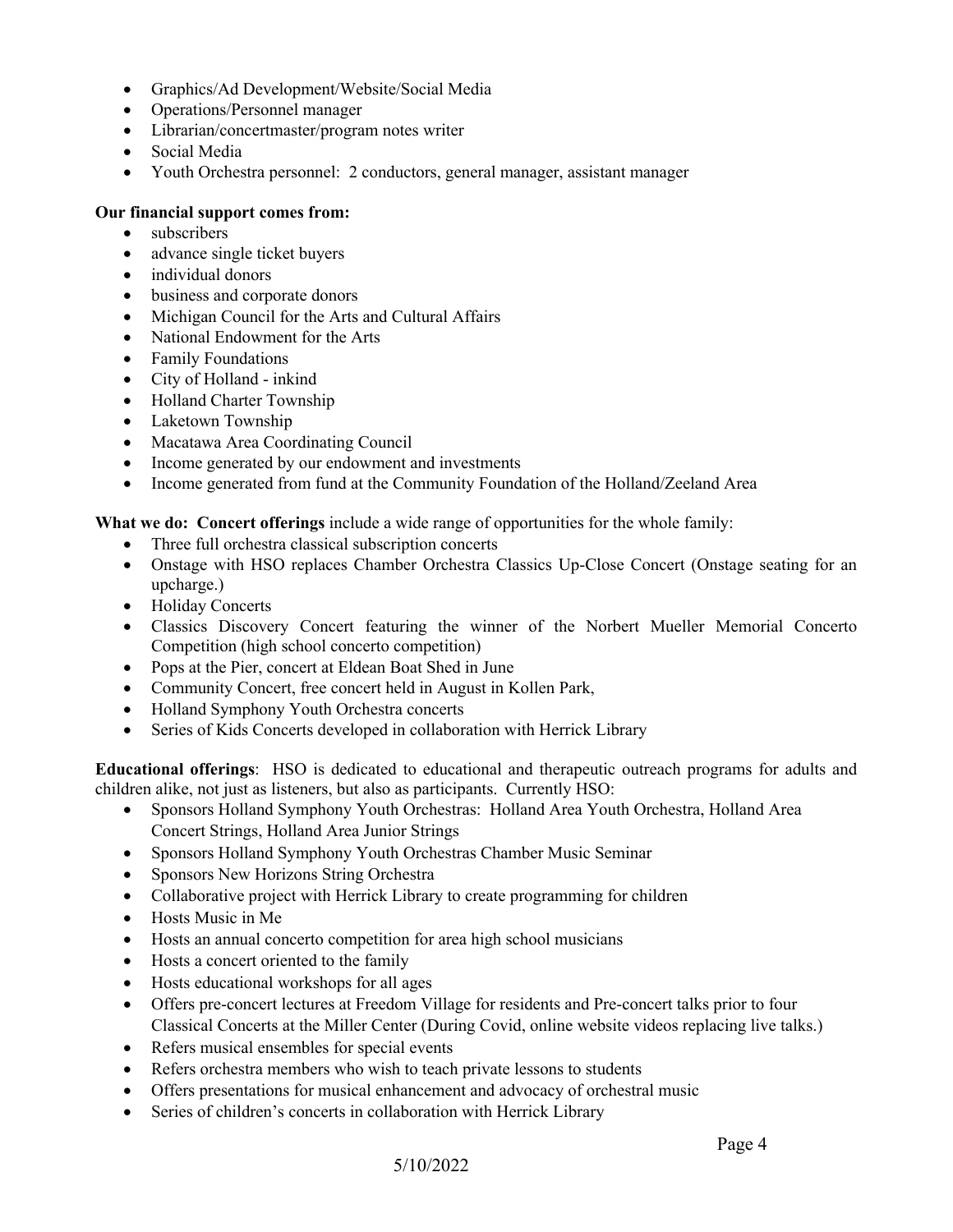#### **Contribute to the economic and cultural development of the greater Holland area**

- Enhance cultural diversity
- General support of the arts
- Provide local, convenient entertainment opportunity for citizens and tourists
- Enhance the quality of life for Holland citizens and their visitors
- Expand cultural offerings through collaborations with community organizations
- Stimulates economic development
- Teaching and learning organization for all ages
- Opportunity for service

#### **Whom we serve:**

- Concert Programs reach an estimated audience of more than 10,000 people.
- Over 5000 youths are served through school education programs.
- Radio listening audience of Blue Lake Public Radio
- Audience is drawn from the following geographic areas: Holland, Zeeland, West Olive, Grand Haven, Spring Lake, Muskegon, Hudsonville, Jenison, Saugatuck, Douglas, Fennville, South Haven, Grand Rapids area

### **IV. History of Holland Symphony Orchestra**

The Holland Symphony Orchestra is a semi-professional orchestra with strong ties to the local community. The orchestra began as Holland Chamber orchestra in 1989 and was incorporated as a non-profit organization in 1990 performing the first concert that spring under the direction of Gerrit Van Ravenswaay. John Varineau led the orchestra as Music Director from 1992-1996 and Mihai Craioveanu from 1996-2001. The musical leadership of Morihiko Nakahara from 2001-2007 brought exciting growth to the orchestra and the organization. German-born Johannes Müller-Stosch was appointed for the 2007-2008 season from a field of 140 candidates following a national search.

In 2000 the Holland Chamber Orchestra formally changed its name to the Holland Symphony Orchestra to communicate more fully the growth of the orchestra. Led by a Board of Directors of up to 24 members, 100 musicians and substitutes from the greater Holland area and beyond comprise the orchestra.

#### **V. Implementation and Monitoring**

The Holland Symphony Orchestra must on an annual basis review its progress against this plan, measuring all goals and strategies, and be prepared to adjust accordingly. The Executive Committee function includes a strategic planning component, and they should initiate this process, involving all appropriate teams/committees, always based on the information learned from measuring achievement, taking those measurements into consideration, and using the financial budget that has been produced to support this plan. This review should take place in the spring of each year. If benchmarks are missed, the organization must make the effort to analyze the reasons and take those reasons into consideration in modifying the plan. This annual review is a critical component of this plan and of effective organizational operation. Timeline: February review by team chairs with compilation by CEO/sent to Board Chair/April review by Executive Committee and follow through with teams.

#### **VI Plan for the Future**

**To achieve its mission and vision, the Holland Symphony Orchestra has established the following goals, objectives and strategies for the following teams formed according to the Bylaws of the HSO Board of Directors to fulfill the operations of the orchestra.**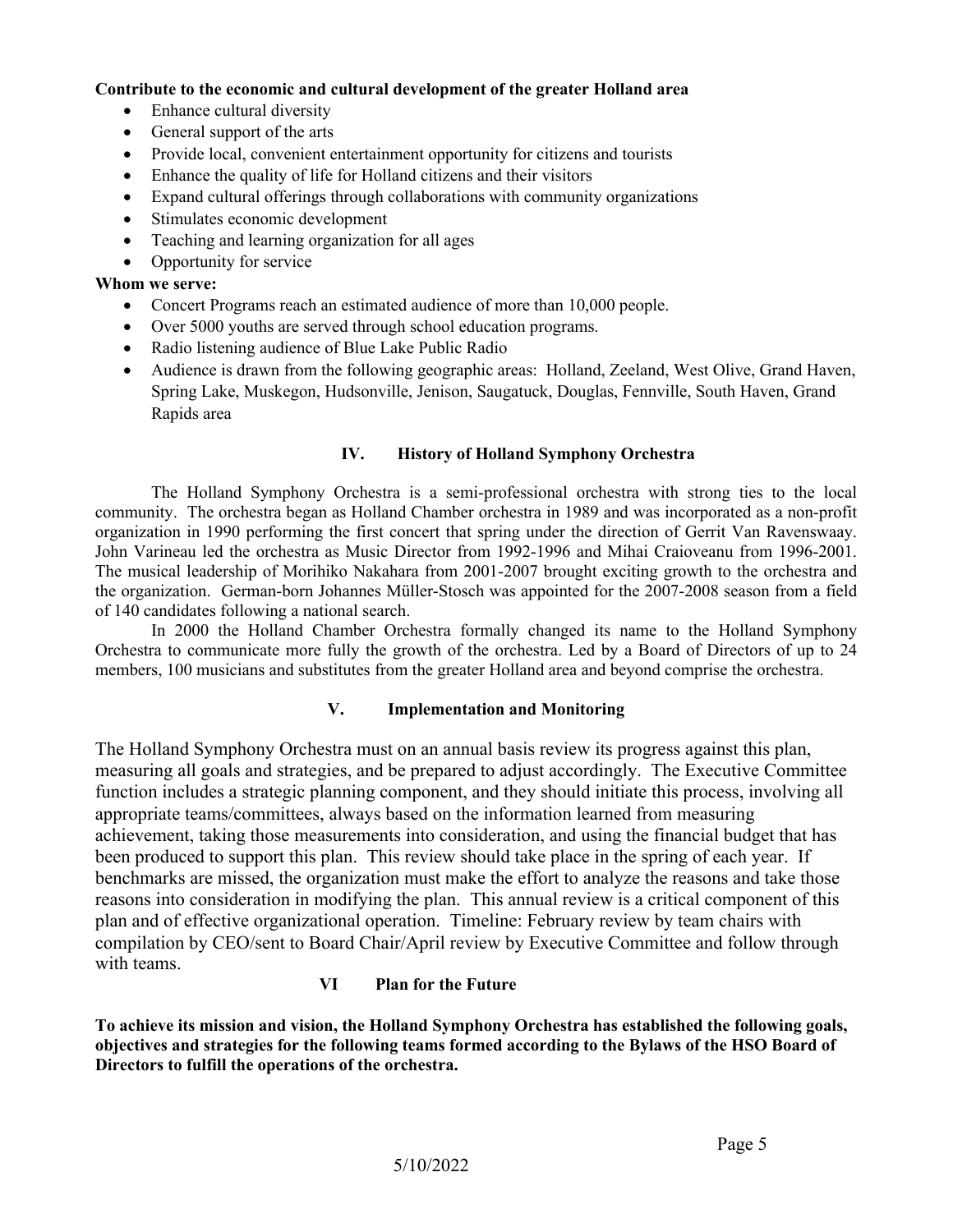#### **Executive Committee Revised 12-14-2021**

**Goals: The Executive Committee of Holland Symphony Orchestra is committed to oversee the following: management and control of the affairs of the corporation between Board meetings; annual evaluations and certain personnel issues; strategic planning.**

### **Executive Committee Objective #1: Management and control of the affairs of the corporation between Board meetings.**

#### **Strategies:**

- 1. Review and monitor operations as reported by President/CEO.
- 2. Monitor team activities.
- 3. Initiate and review policies when needed.
- 4. Review board agenda items.
- 5. Appoint a nominating committee for Board officer elections: CEO, two Board members, and two current officers.
- 6. Oversee an office environment, computers and other resources to facilitate efficient and effective use of staff time.

### **Executive Committee Objective #2: Oversee annual evaluations of the President/CEO and Music Director and other appropriate personnel issues.**

#### **Strategies:**

- 1. The Chair shall develop methods for the performance evaluations of the CEO and Music Director from the job descriptions on file and present them to the Executive Committee for approval.
- 2. The Chair will ensure that the evaluations take place, summarize the results and share them with the Executive Committee.
- 3. The Chair and Vice-Chair will discuss the results of the evaluations in private meetings with the President and the Music Director.
- 4. Ensure that the President/CEO is completing annual evaluations of the staff.
- 5. Ensure that succession planning for leadership and management positions is taking place.

### **Executive Committee Objective #3: Continue the strategic planning process on an annual basis to respond to changes in the organization, community and orchestra field.**

- 1. Monitor the progress on the strategic plan on an annual basis.
- 2. Revise, update and append the strategic plan in response to changes in the organization and/or the community.
- 3. Hold periodic board and staff planning retreats to bring stakeholder constituencies together to form a vision for the future.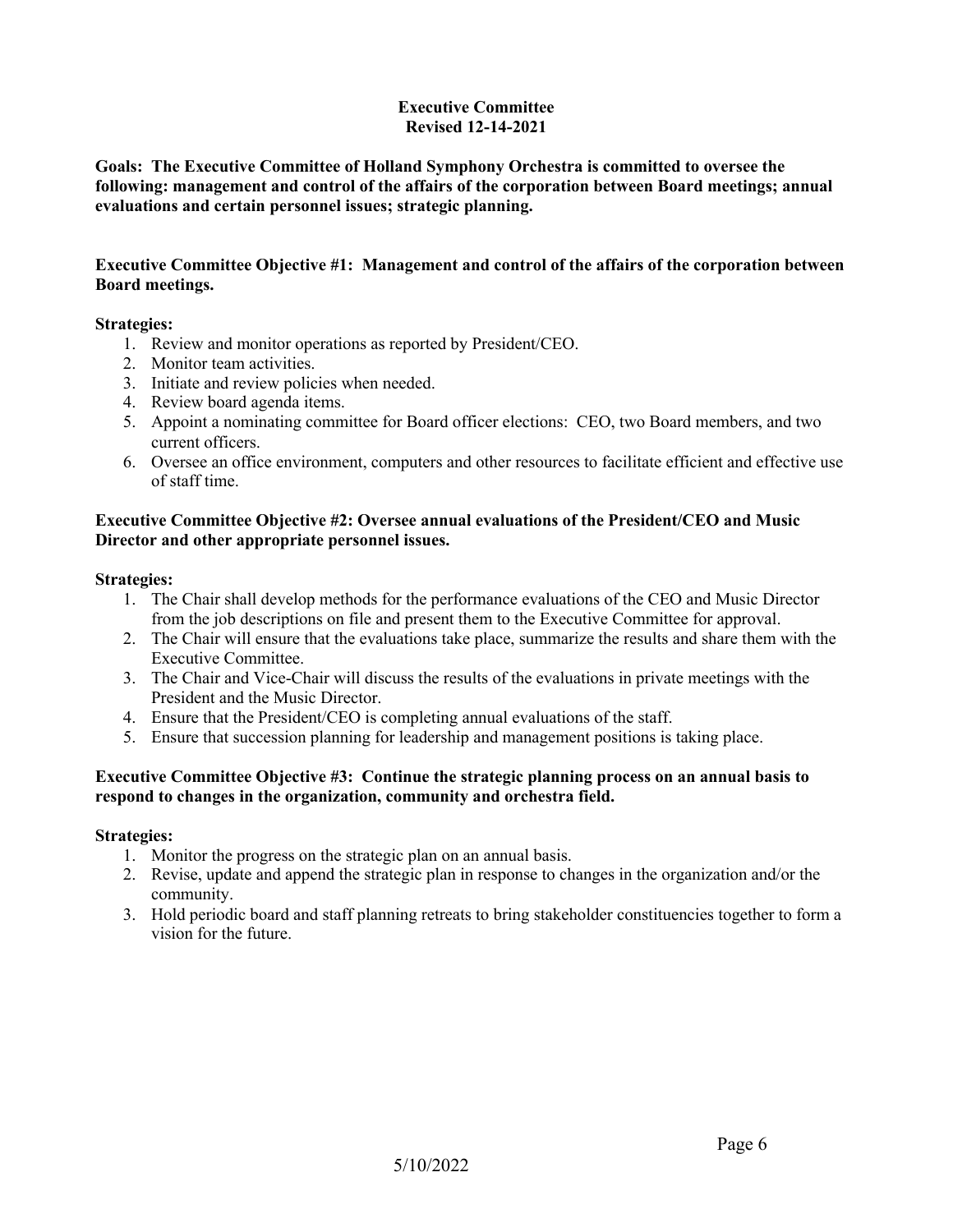### **Holland Symphony Orchestra League**

### **Revised October 2022**

Holland Symphony Orchestra League is a team of the Holland Symphony Orchestra and serves as a volunteer organization dedicated to the support of the Holland Symphony Orchestra through educational, promotional and fund-raising activities.

#### **The Objectives are to:**

- 1. Support the mission of the HSO
- 2. Develop and maintain a strong volunteer corps
- 3. Promote music appreciation and educational opportunities throughout the community
- 4. Increase public awareness of the orchestra and the Holland Symphony Orchestra League.

### **Community members who assist working in the following capacities:**

- 1. Volunteers: office, workshops, events
- 2. Ushers
- 3. Ticket takers
- 4. Receptions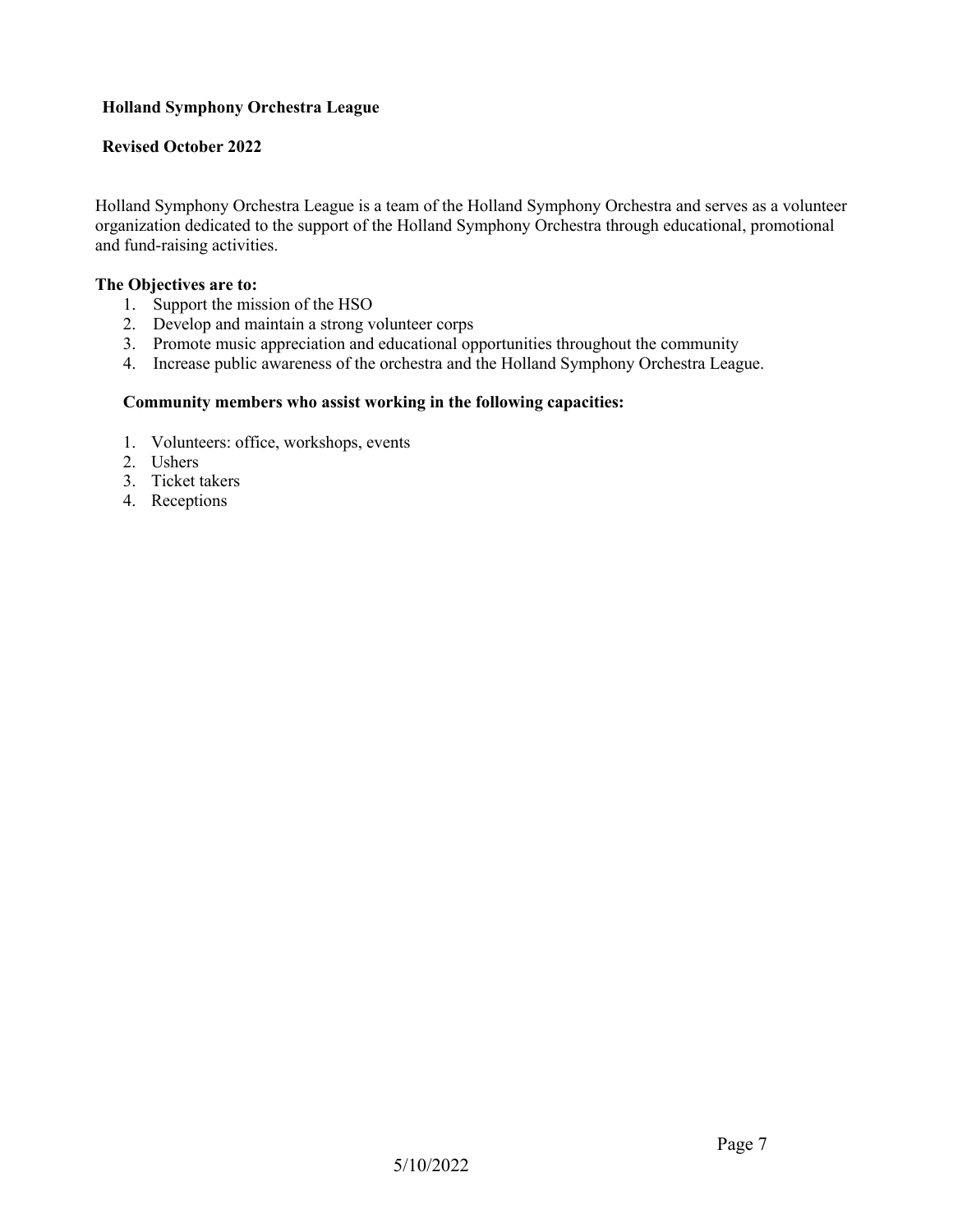## **Artistic Team Strategic Plan Goals & Strategies 3-19-2022 revision**

## **Goal: The Artistic Team of the Holland Symphony Orchestra is dedicated to ensuring the artistic quality and direction necessary for fulfillment of the organization's mission.**

## **Artistic Objective #1: Create quality concerts for the community.**

## **Strategies:**

- 1. Develop a five-year artistic plan centered around the growth of the organization and orchestra to allow for financial, educational and marketing planning needed to support the future.
- 2. Program concerts that:
	- Inspire, energize, educate, and entertain the audiences.
	- Plan length appropriate to the audience and performers.
	- Promote the commissioning of new works.
	- $\circ$  Feature soloists of artistic excellence, with a broad mix of ages and backgrounds including traditionally underrepresented groups, including both guest artists and HSO musicians.
	- Provide a balance of different styles and musical eras, including composers of traditionally underrepresented groups.
	- Occasionally include other art forms (e.g. visual, dance, theatre…).

## **Artistic Objective #2: Provide opportunities for members of the orchestra to participate in artistically rewarding musical experiences.**

- 1. Program concerts with repertoire appropriate to the talents and interests of the performers.
- 2. Work with other HSO committees and personnel to develop a concert schedule that is compatible with performers' schedules.
- 3. Communicate regularly with members of the orchestra and seek their feedback to ensure that they find the participation experience artistically and personally rewarding.
- 4. Work with other HSO committees and personnel to secure the best venues for musical rehearsals.
- 5. Explore ways to improve performance and preparedness of the musicians.
- 6. Assist in the process of hiring the Music Director and guest conductors.
- 7. Enhance the sense of community within the orchestra members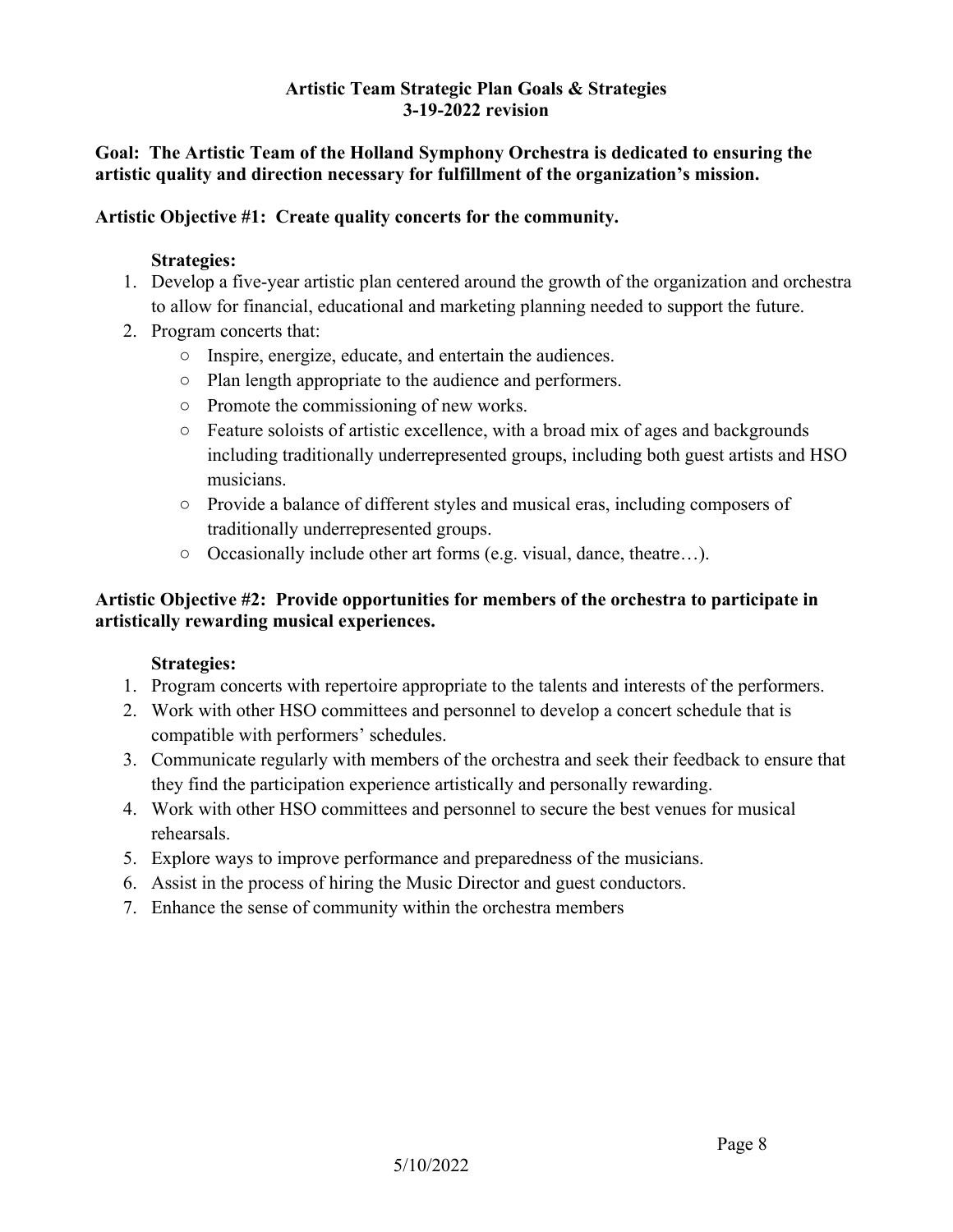## **Artistic Objective #3: Promote communication of artistic issues between the orchestra, board, and staff.**

## **Strategies:**

- 1. Work with other HSO committees and personnel to develop a concert season that both appeals to current HSO audiences and also allows for expansion of the audience to represent more of the community.
- 2. Serve as a resource for the Music Director and Orchestra Committee.
- 3. Participate in the discussion of fair artistic fees/stipends in the budgetary process that promote that artistic excellence of the organization without sacrificing financial or institutional integrity.
- 4. Work with HSO committees and personnel to secure the best venues for musical performances, rehearsals, competitions and events.
- 5. Work with Marketing to develop an annual survey of the audience.
- 6. Work with Marketing to survey artists following performances.
- 7. Invite members of the Board of Directors to attend a designated rehearsal, sitting on stage in the orchestra.

## **Artistic Objective #4: Help promote artistic collaboration within the local community and beyond.**

- 1. Help to maintain and expand relationships between the HSO and other artistic and educational institutions in the area.
- 2. Work with area music teachers to ensure that students have access to musical participation and the ability to attend concerts.
- 3. Expand opportunities for access to concerts through ticket promotions outside of the usual marketing plan.
- 4. Collaborate with Carnegie Hall to present the culminating Link Up experience for area music students.
- 5. Promote local artists and groups within the community either through solo opportunities, the use of room 106, or collaboration on a concert.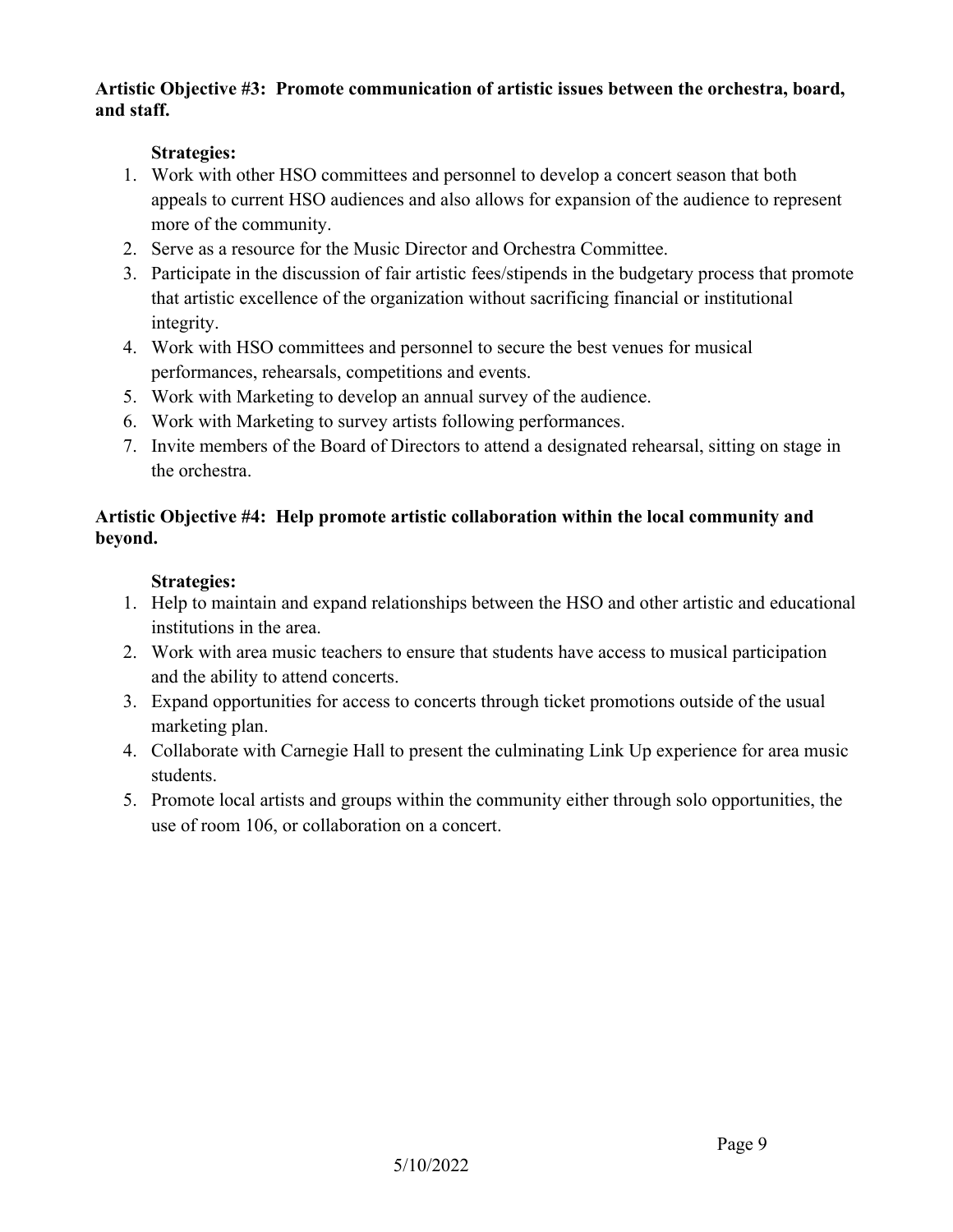### **Board Development and Governance Team Revised 11-3-21**

**Goals: The Board Development Team of the Holland Symphony Orchestra is committed to governance of the organization by recommending Board and team membership and leadership, board policy and procedures, and board education.**

## **Board Development Objective #1: Ensure the continuation of strong and effective Board membership and leadership.**

### **Strategies:**

- 1. Research and evaluate the needs of the Board and teams to assess leadership and appropriate membership
- 2. Strive to achieve a diverse board membership to support the organization.
- 3. Involve the entire Board membership in making recommendations for potential members.
- 4. Cultivate new Board members.
- 5. Initiate and facilitate evaluations from Board members and recommend appropriate follow-up to the Board.

## **Board Development Objective #2: Recommend policies to establish and refine the methods for operation of the Board and its committees.**

### **Strategies:**

- 1. Evaluate issues such as Board size, committee structure and other governance issues to allow the organization to grow and evolve.
- 2. Maintain a policy for document retention and destruction.
- 3. Maintain a policy for ethical issues, such as a Conflict of Interest Policy.
- 4. Conduct periodic reviews of the HSO Bylaws and Governance Plan and recommend changes to the Board.

## **Board Development Objective #3: Improve Board and orchestra members' knowledge of the operations of HSO.**

- 1. Provide an in-depth Board orientation for new and current Board members to educate them about the organization, roles and responsibilities, and governance issues.
- 2. Provide current board members who will help orient and support new members.
- 3. Provide an educational component at each Board meeting about the music, musicians or issues in the field.
- 4. Provide opportunities to connect different constituencies (musicians, board, staff, and volunteers).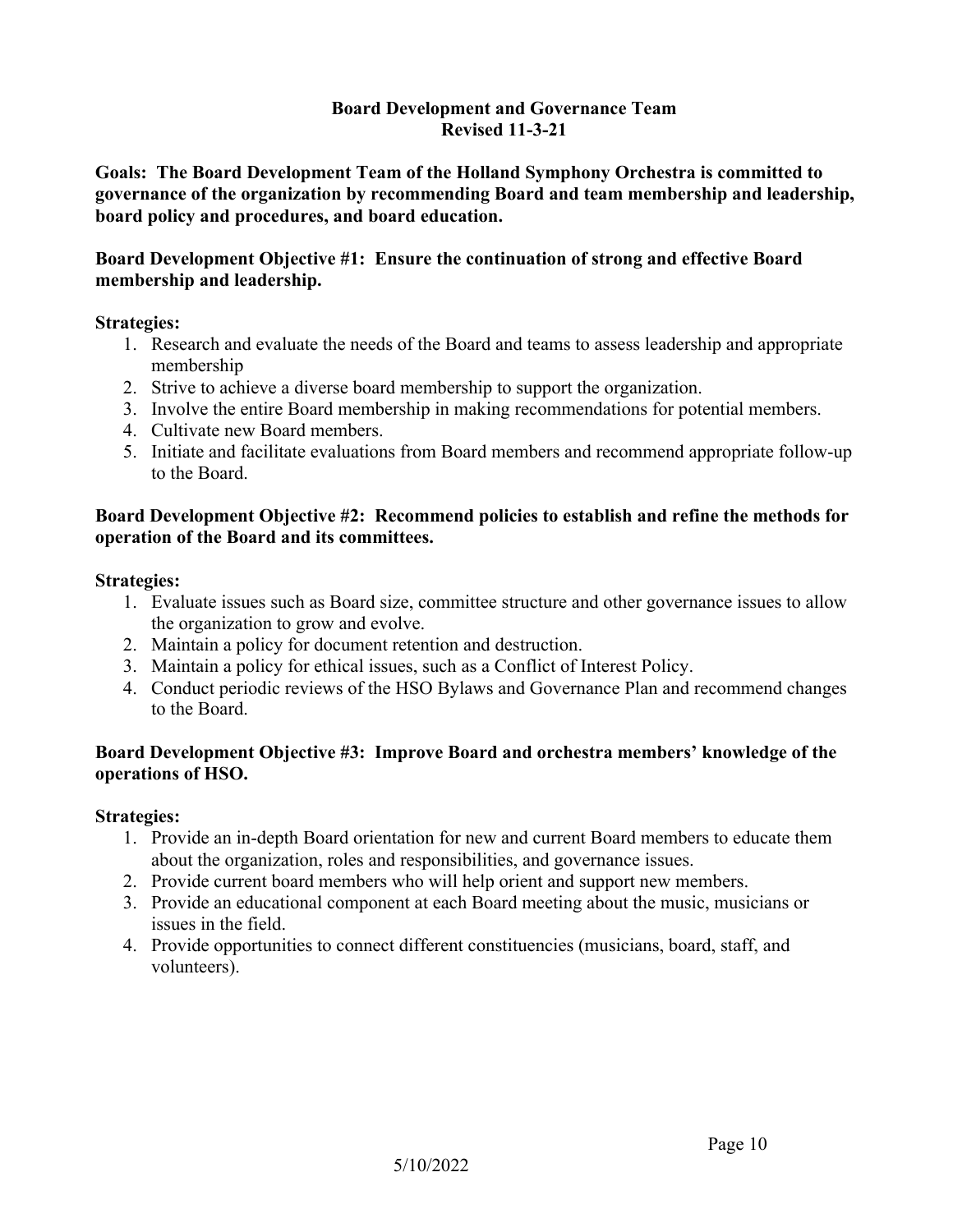## **Holland Symphony Orchestra Diversity Equity and Inclusion Committee 3-26-22**

**The overarching goal of the Diversity, Equity and Inclusion Committee of Holland Symphony Orchestra is to unite the community by celebrating its diversity and expanding the idea of inclusion and belonging. We seek to accomplish this through advocacy exemplified by active projects, education, and expanding our artistic product.**

### **Goals/Strategies:**

## 1. **To advocate, support, create projects demonstrating DEI**

- Collaborate with Hope College, City of Holland, area underrepresented groups
- Seek corporate sponsorships/grants to further DEI work
- Develop expanded branding and marketing for HSO events
- Demonstrate DEI efforts through action and creation of projects:
- Increase board and staff representation to reflect the greater Holland area

## 2. **To foster equitable relationships and opportunities through education**

- Improve outreach to schools to increase awareness of orchestras
- Increase playing opportunities for underrepresented students
- Improve access to youth programs
- Establish scholarship programs for youth instruction
- Educate starting with each individual as well as HSO teams, board, staff and volunteers
- Establish mentorship programs to support new board, staff and volunteers

## 3. **To provide an artistic product that will draw in all members of the community we serve**

- Use composers, conductors and artists from underrepresented groups cultures and global regions
- Promote access to concerts
- Add to the global accessibility of newly discovered music: ex. Using an HSO performance, developed score and recording of a piece of music not performed since 1920 to increase usage.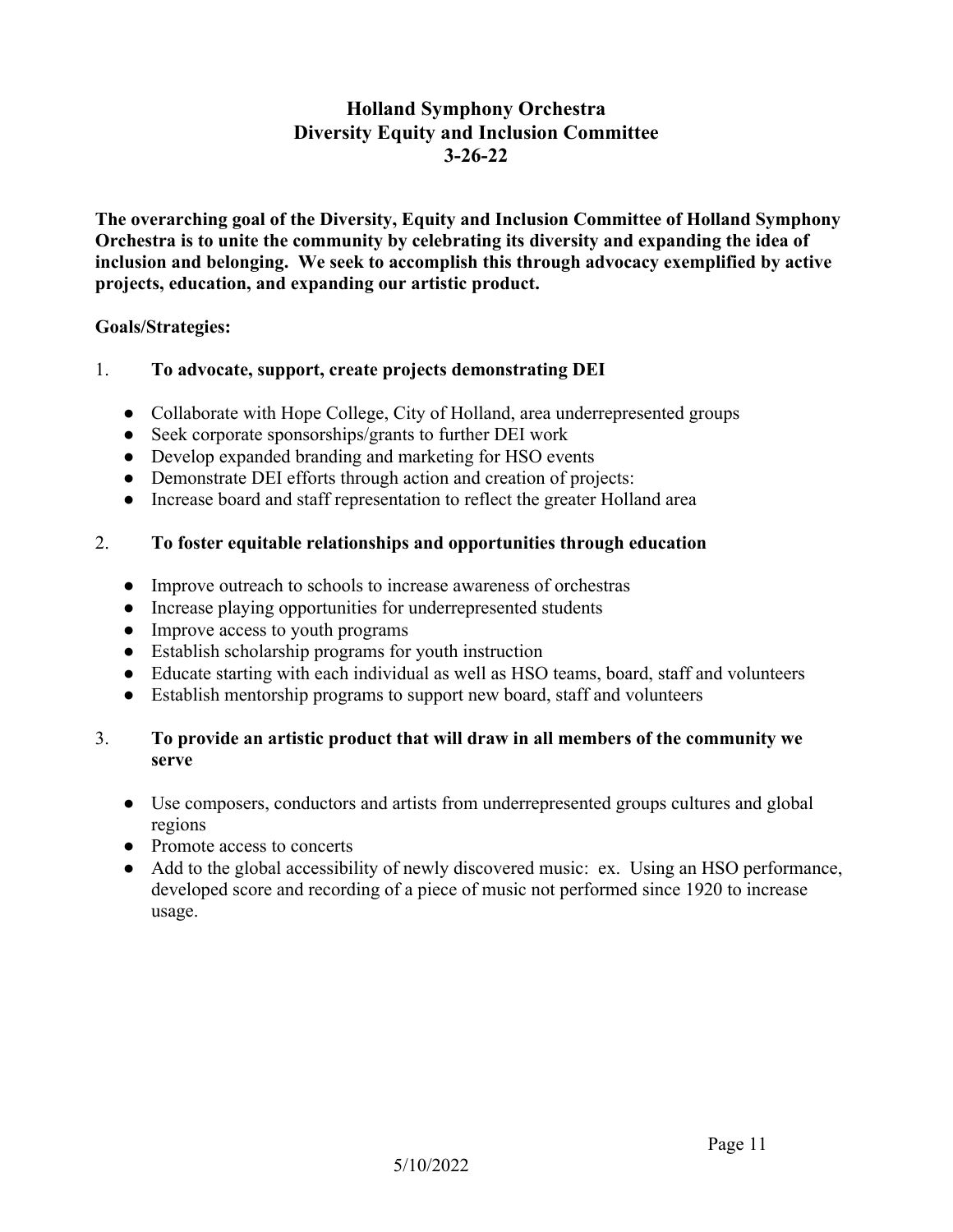# **Education/Outreach**

Revised 2-8-2022

**The Goal of the Education and Outreach Team of the Holland Symphony Orchestra is to provide educational and outreach programs for adults and children throughout our community, as listeners and participants, to increase their understanding and love of music.**

## **Outreach/ Education Objective #1: Youth Programming**

Present and implement youth programming that is musically stimulating, develops musical skills of listening and/or performing and fosters lifelong appreciation for symphonic music.

Strategies:

Oversee and sponsor youth programming such as the Holland Symphony Youth Orchestras and the Chamber Music Seminar.

Host an annual concerto competition for area high school musicians.

Host a family-oriented concert.

Offer master classes or school presentations by guest artists.

Create posters/fliers to promote educational offerings and opportunities.

Host educational workshops.

## **Outreach/ Education Objective #2: Adult Programming**

Create and present programs that guide adults to a deeper understanding of orchestral music.

Strategies:

Oversee and sponsor adult programming such as the New Horizons String Orchestra.

Offer lecture and listening events for residents at Freedom Village and other senior living locations. Host pre-concert lectures.

Provide comprehensive program notes for Classical (and other appropriate) concerts.

Utilize the web site and other social media to provide information about the HSO.

## **Outreach/ Education Objective #3: Community Outreach**

Continue and strive to expand community outreach programs, collaborating with other organizations when appropriate**.** 

Strategies:

Develop innovative programs to serve newly identified and underserved constituencies within our community.

Partner with area schools and Carnegie Hall in providing the Link Up program.

Collaborate with Herrick Library to create programs for children.

Advocate for the Holland Symphony Orchestra and symphonic music by:

- Referring musical ensembles from the HSO for special events
- Maintaining a list of HSO musicians available for private lessons
- · Offering presentations for musical enhancement and advocacy of orchestral music

Sponsor a free Community Concert in Kollen Park with the City of Holland.

Donate tickets to other non-profit organizations to support their fundraising efforts.

Advocate for strong music and arts programs.

Communicate with and solicit cooperation from area schools.

Recognize music educators.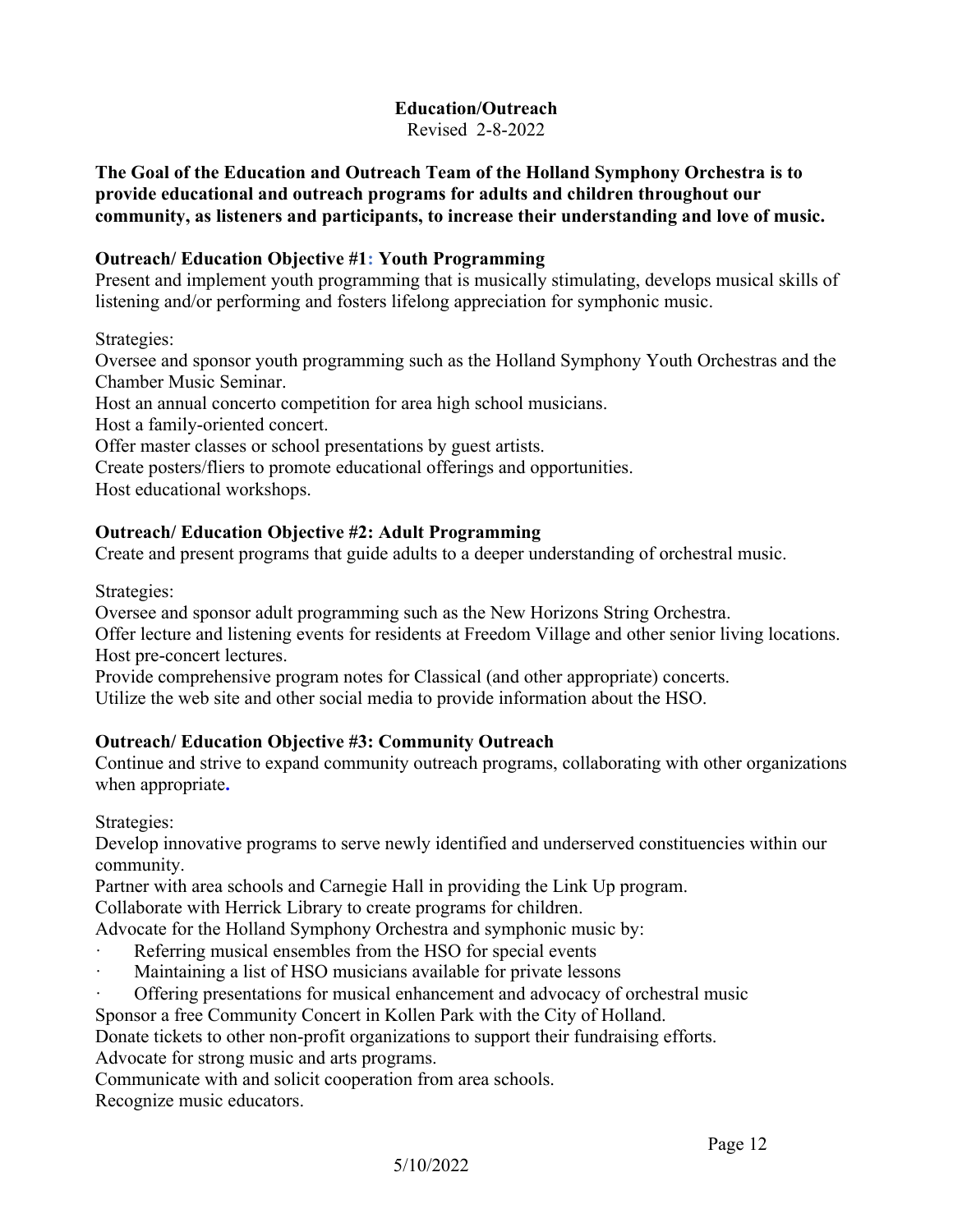## **Finance / Management Revised 1-25-2022**

## **Goals: The Finance / Management Committee of the Holland Symphony Orchestra is committed to: monitor financial activity, oversee budget preparation and monitor investment policy.**

### **Finance Objective #1: Monitor fiscal activity for responsible stewardship Strategies:**

- 1. Assure the financial health of the organization, both short and long term.
- 2. Recommend an annual operating budget to the Board of Directors for the subsequent fiscal year.
- 3. Continue monthly monitoring of actual financial performance vs. the current operating budget and the prior year.
- 4. Review all compensation annually.
- 5. Continue multi-year forecasting in conjunction with Artistic planning.
- 6. Monitor cash management for maximum revenue opportunities.
- 7. Upgrade financial reports and activity-based analysis for improved efficiencies.
- 8. Make recommendations on financial practices to the board.
- 9. Review insurance coverage and market pricing on a regular basis.

## **Finance Objective #2: Provide administrative resources and staff sufficient to implement the goals and objectives of the organization.**

**Strategies:**

- 1. Recommend to the Board of Directors administrative staff compensation that is competitive in the community to attract and maintain quality staff.
- 2. Ensure that the development software handles the expanded donor base and expands prospecting information as needed.
- 3. Provide and support professional staff training.

### **Finance Objective #3: Monitor Reserve and Endowment funds to generate maximum revenue for the Symphony and to insure long-term financial stability. Strategies:**

- 1. Investment Committee reports to the Finance Committee.
- 2. The Chair of the Board, Treasurer and the President & CEO of the Symphony are authorized to direct investment transactions for the Board.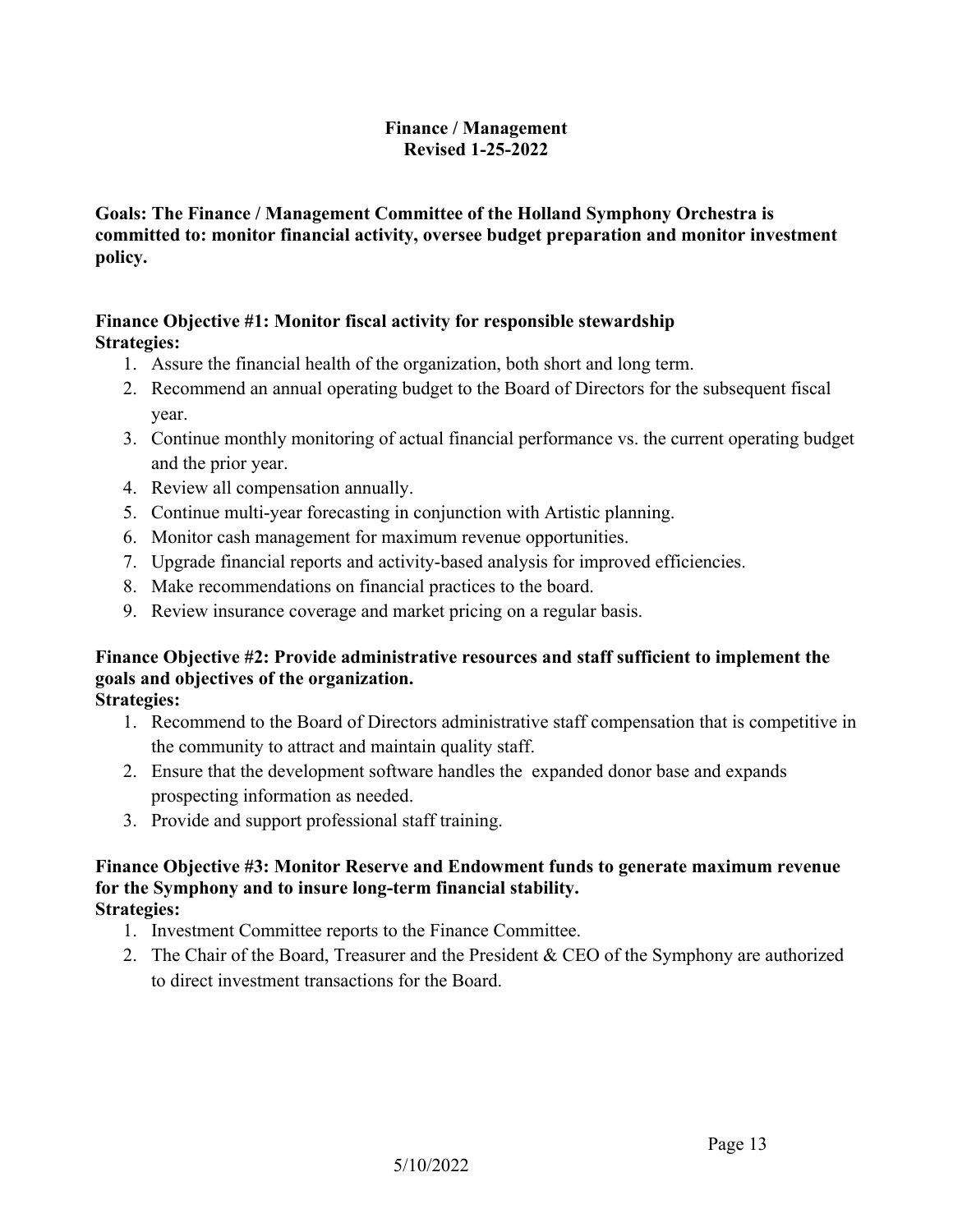## **Audit Team Revised 2022**

## **Goal/Audit Objective #1: The Audit Team of the Holland Symphony Orchestra is committed to the financial oversight of the organization**

- 1. Audit the financial activities of the organization leading to a review.
- 2. Select company to do financial review, 990 and License to Solicit in a timely manner.
- 3. Make recommendations on financial practices to Finance Team.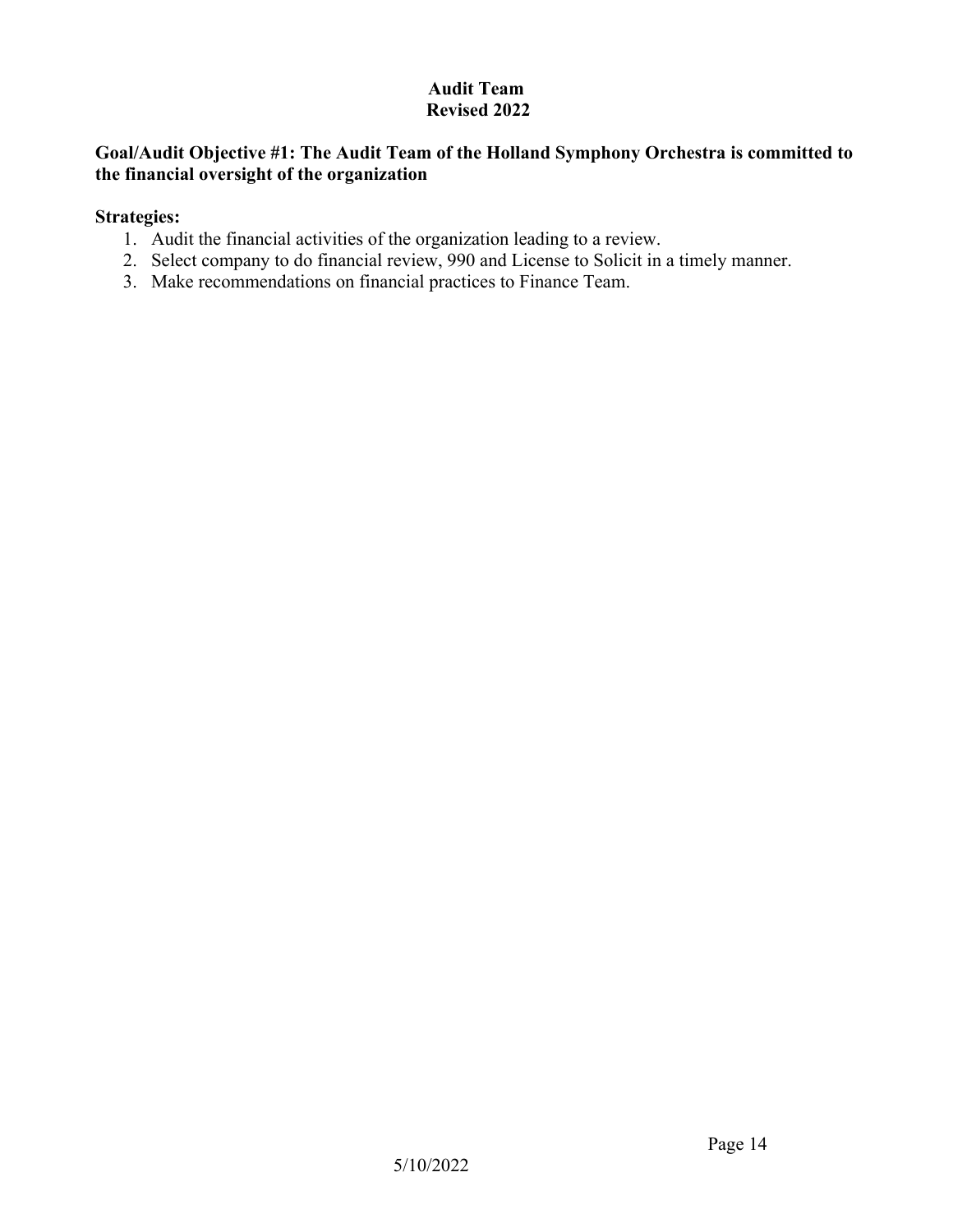## **Marketing & Public Relations / Resource Development 1-19-2022**

**Goal:** The Marketing/Resource Development Team of Holland Symphony Orchestra is committed to ensuring sufficient support for programs by identifying financial resources and determining objectives for growth, including: increasing public awareness of the Symphony, enhancing its image, building ticket sales, broadening the audience base among all area constituencies and maximizing the customer experience.

## **OBJECTIVE # 1: Build awareness of the Symphony by creating and maintaining an identifiable image through its materials.**

*Strategies***:**

- 1. Ensure brand recognition with a consistent look across all printed pieces, all advertising and all web presence.
- 2. On a periodic basis, examine and adjust the Symphony's graphic image to insure it continues to reflect the goals of the organization.
- 3. Support the HSO Teams, Committees and programs by creating public relations and promotional materials
- 4. Support HSO teams/committees with planned giving and other materials.
- 5. Develop institutional marketing at least four times per year.

## **OBJECTIVE #2: Build ticket sales through effective advertising and promotion.**

*Strategies***:**

- 1. Market concerts and programs by producing advertising and promotional materials.
- 2. Utilize the website and other digital outlets and direct mail postcards as primary advertising vehicles. Utilize Holland-based newspaper **media** other local media as secondary vehicles.
- 3. Maintain continuity among existing subscribers through Early Bird ticket offer.
- 4. Offer periodic special % off to retain audiences.
- 5. Utilize publicity releases with major media.
- 6. Execute promotion plans to reach diverse populations in our community.

## **OBJECTIVE # 3: Increase the Annual Fund.**

- 1. Maintain contact with current and former sponsors, while developing new ones**.**
- 2. Create program-level sponsorship opportunities to supplant more limited concert/artist sponsorships.
- 3. Create innovative alternative ways for sponsors to support the Symphony**.**
- 4. Develop individual promotional packages with our current sponsors.
- 5. Maximize personal contacts with donors via board, team and staff.
- 6. Review donor giving levels and benefits.